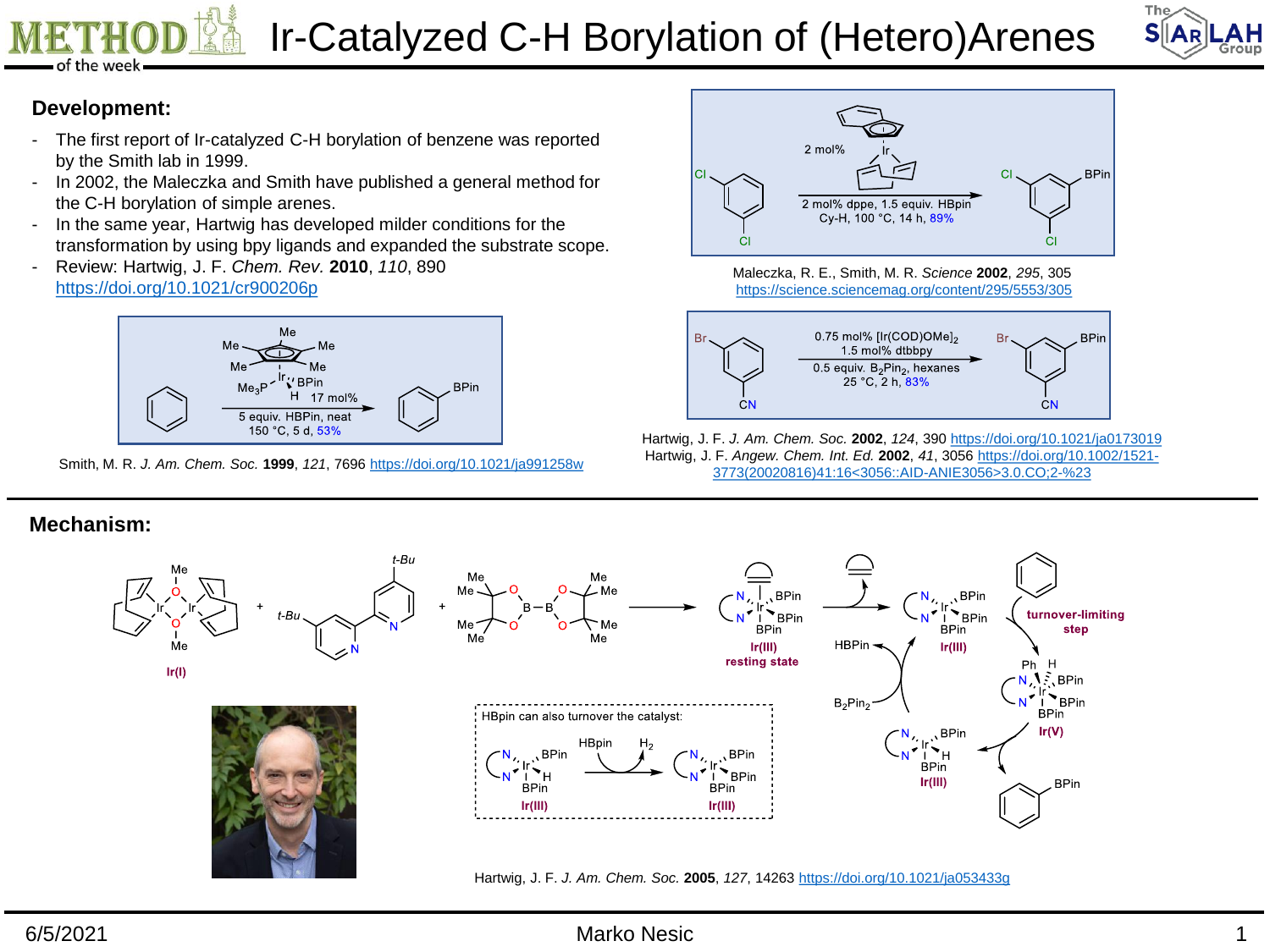



## **Arene Scope:**



Hartwig, J. F. *Angew. Chem. Int. Ed.* **2002**, *41*, 3056 https://doi.org/10.1002/1521- [3773\(20020816\)41:16<3056::AID-ANIE3056>3.0.CO;2-%23](https://doi.org/10.1002/1521-3773(20020816)41:16<3056::AID-ANIE3056>3.0.CO;2-)



### steric effects are predominant



Hartwig, J. F. *J. Am. Chem. Soc.* **2008**, *130*, 7534<https://doi.org/10.1021/ja8015878>





## 6/5/2021 Marko Nesic 2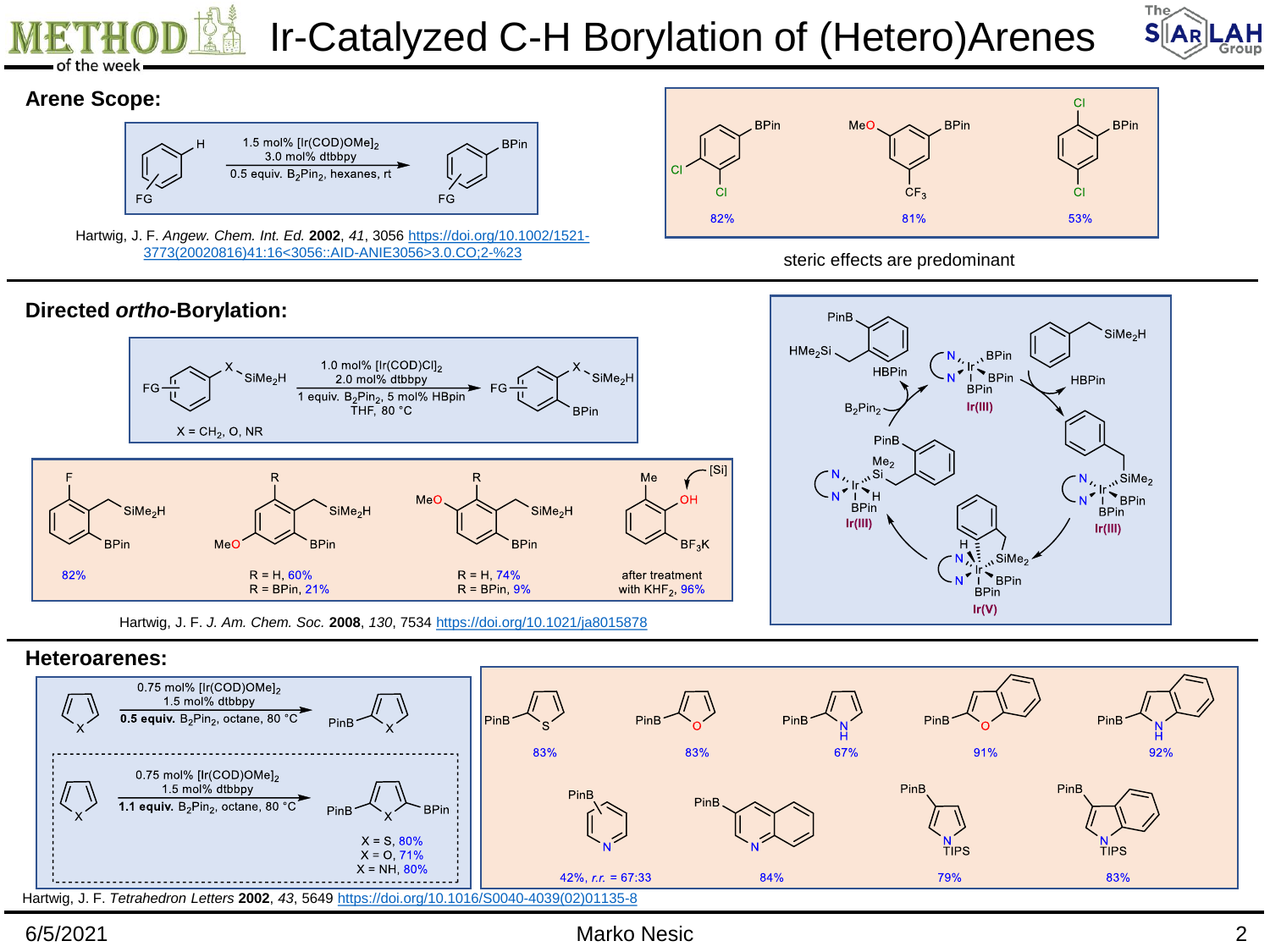



Hartwig: "…*there are not a sufficient number of open coordination sites for both the direct ligation of the indole nitrogen at the metal center and the interaction of the C-H bond with the metal. A possible alternative interaction could involve the indole-nitrogen* 

*and a vacant p-orbital on a boryl ligand."*

*ortho*-Borylation of indoles is explained by a directing effect of N-H:





Smith, M. R. *J. Am. Chem. Soc.* **2006**, *128*, 15552 <https://doi.org/10.1021/ja0631652>

**Borylation of Indoles in Different Positions:**



Many more examples: Smith, M. R. J. Org. Chem. 2015, 80, 8341,<https://doi.org/10.1021/acs.joc.5b01588> and Smith, M. R. Org. Lett. 2016, 18, 1554,<https://doi.org/10.1021/acs.orglett.6b00356>

### 6/5/2021 Marko Nesic 3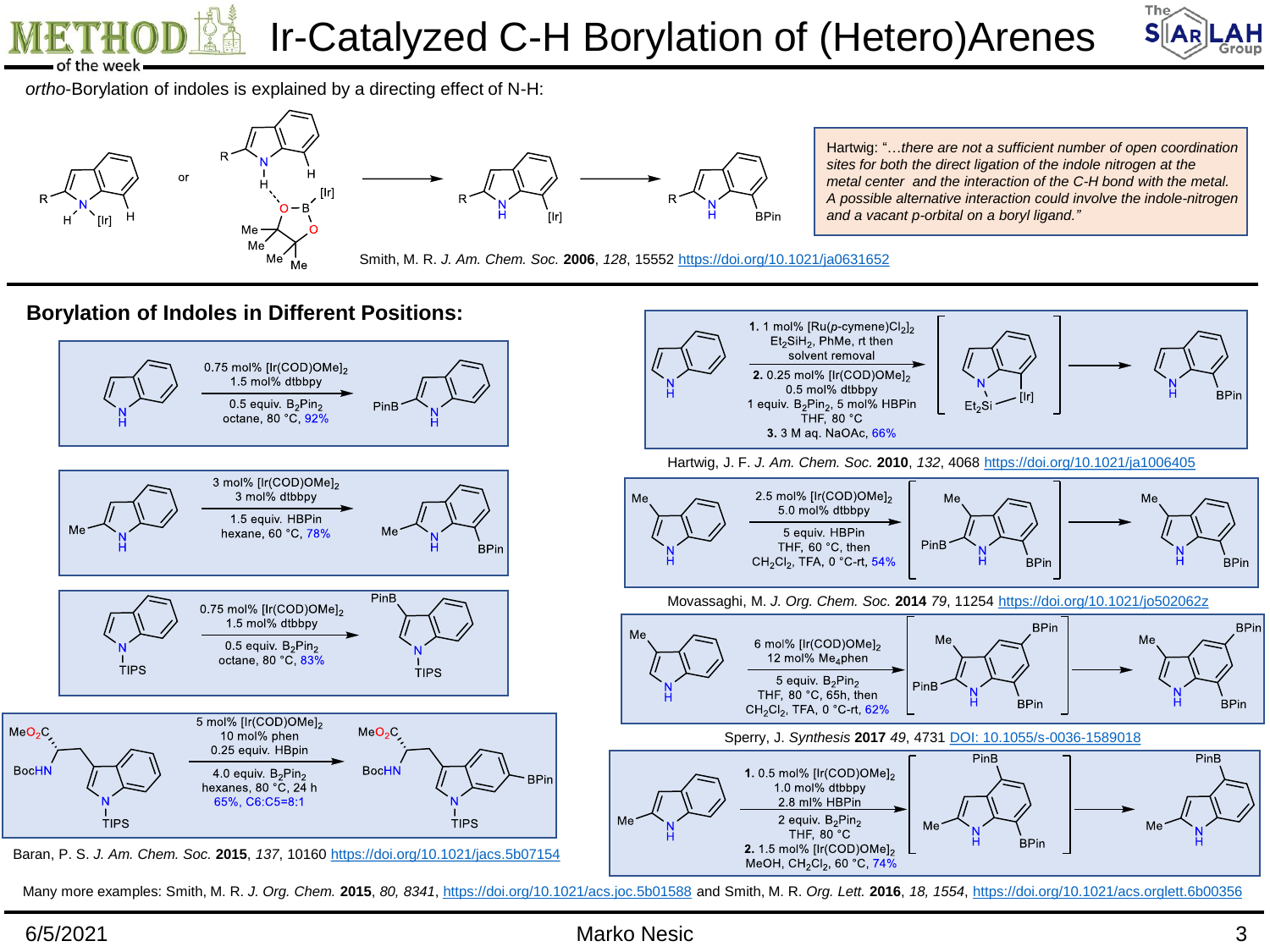

## **Borylation of Heteroarenes with Multiple Heteroatoms:**

**Rule 1:** No borylation *ortho* or alpha to free N-H or basic nitrogen



Note that this is in contrast with the selectivity observed with indoles. N-borylation likely occurs, blocking the alpha/ortho position.

**Rule 2:** Borylation occurs preferentially *ortho* to oxygen or sulfur



**Rule 3:** Steric factors still have a large effect



**Selected Examples in Synthesis:**



### Hartwig, J. F. *J. Am. Chem. Soc.* **2014**, *136*, 4287 <https://doi.org/10.1021/ja412563e>

NMR can be used in some cases to predict the outcome of C-H borylation. The aryl hydrogen with the furthest downfield chemical shift is typically the reactive site.

Steel, P. G. *Chem. Sci.* **2012**, *3*, 3505 <https://doi.org/10.1039/C2SC20776A>



Sarpong, R. *J. Am. Chem. Soc.* **2010**, *132*, 5926 <https://doi.org/10.1021/ja101893b>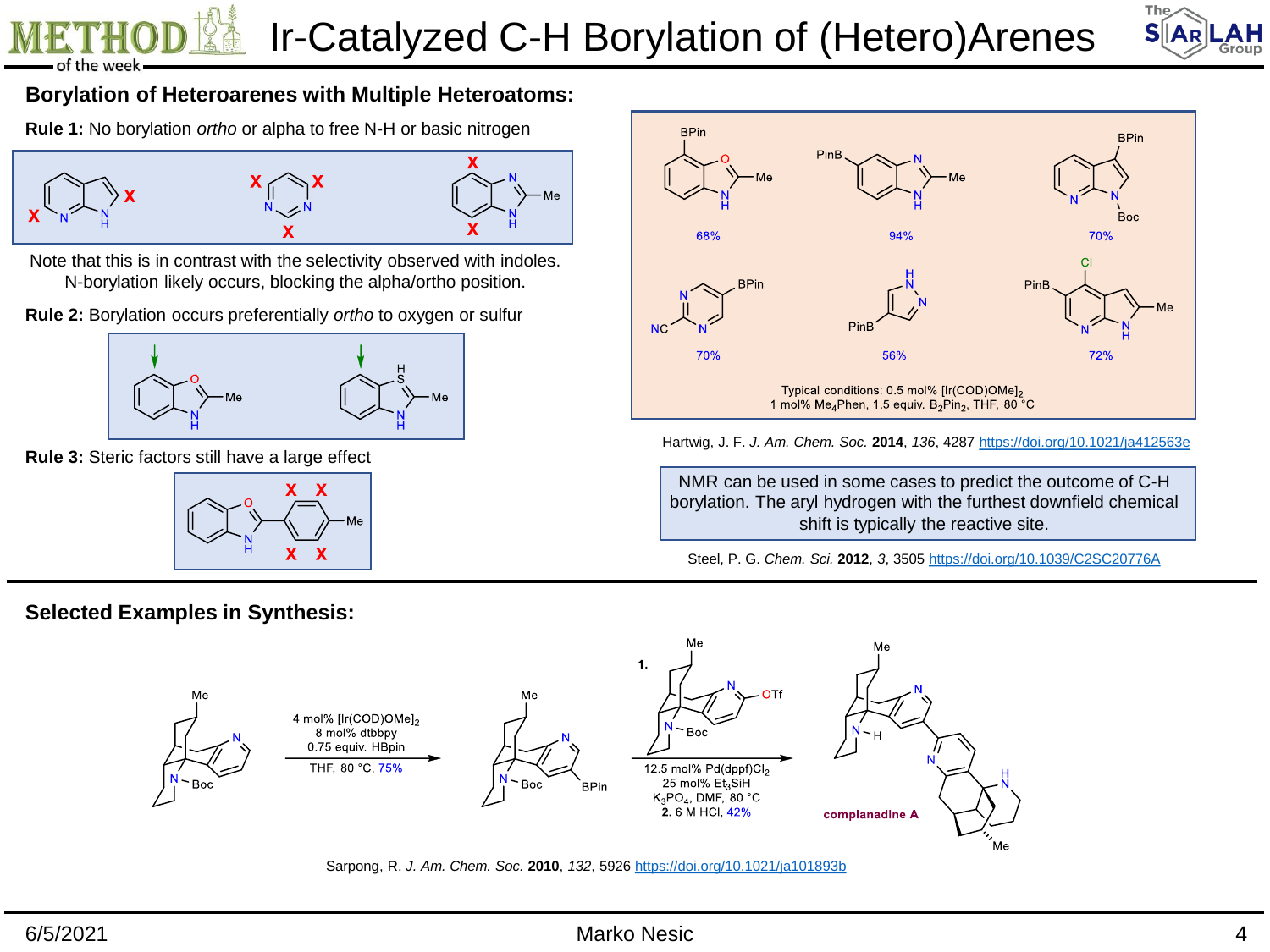

 $MeO$ 

1.5 mol% [Ir(COD)CI]2

MeC



Baran, P. S. *J. Am. Chem. Soc.* **2015**, *137*, 10160 <https://doi.org/10.1021/jacs.5b07154>

verruculogen



ΑH Group